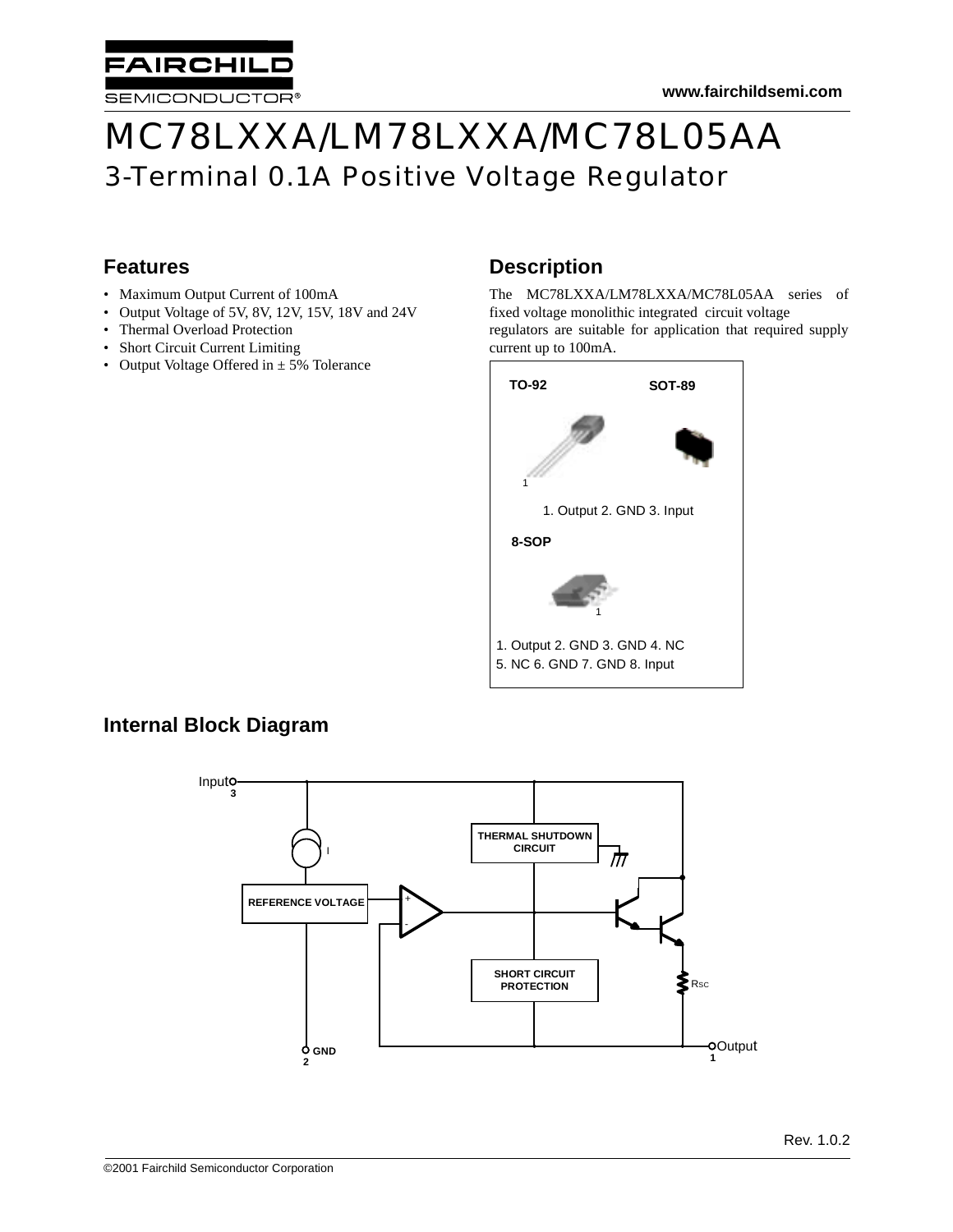# **Absolute Maximum Ratings**

| <b>Parameter</b>                            | Symbol | Value        | Unit |
|---------------------------------------------|--------|--------------|------|
| Input Voltage (for $V_O = 5V$ , 8V)         |        | 30           |      |
| (for $V_O = 12V$ to 18V)                    | V١     | 35<br>40     |      |
| (for $V_O = 24V$                            |        |              |      |
| <b>Operating Junction Temperature Range</b> |        | $0 - +150$   |      |
| Storage Temperature Range                   | TstG   | $-65 - +150$ | °C   |

# **Electrical Characteristics(MC78L05A/LM78L05A)**

(VI = 10V, IO = 40mA,  $0 °C \leq T_J \leq 125 °C$ , CI = 0.33 µF, CO = 0.1µF, unless otherwise specified. (Note 1)

| <b>Parameter</b>            |                                                        | Symbol      |                                                          | <b>Conditions</b>        | Min.                         | Typ.                     | Max.                         | Unit   |
|-----------------------------|--------------------------------------------------------|-------------|----------------------------------------------------------|--------------------------|------------------------------|--------------------------|------------------------------|--------|
| Output Voltage              |                                                        | Vo          | $T_J = 25 °C$                                            |                          | 4.8                          | 5.0                      | 5.2                          | V      |
| Line Regulation (Note1)     |                                                        | $\Delta$ Vo | $T_J = 25 °C$                                            | $7V \leq V_1 \leq 20V$   | $\blacksquare$               | 8                        | 150                          | mV     |
|                             |                                                        |             |                                                          | $8V \le V_1 \le 20V$     | $\blacksquare$               | 6                        | 100                          | mV     |
| Load Regulation (Note1)     |                                                        | $\Delta$ VO | $T_J = 25 °C$                                            | $1mA \leq 10 \leq 100mA$ | $\blacksquare$               | 11                       | 60                           | mV     |
|                             |                                                        |             |                                                          | $1mA \leq IO \leq 40mA$  | $\blacksquare$               | 5.0                      | 30                           | mV     |
|                             |                                                        |             | 7V ≤VI ≤20V                                              | $1mA \leq 10 \leq 40mA$  | $\qquad \qquad \blacksquare$ | $\overline{\phantom{a}}$ | 5.25                         | V      |
| Output Voltage              |                                                        | Vo          | $7V \leq V_1 \leq V_{MAX}$<br>(Note 2)                   | $1mA \leq 10 \leq 70mA$  | 4.75                         | $\overline{\phantom{0}}$ | 5.25                         | $\vee$ |
| Quiescent Current           |                                                        | lQ          | $T_J = 25 °C$                                            |                          | -                            | 2.0                      | 5.5                          | mA     |
| Quiescent Current           | with line                                              | $\Delta$ lQ | $8V \leq V_1 \leq 20V$                                   |                          | $\blacksquare$               | $\overline{\phantom{0}}$ | 1.5                          | mA     |
| Change                      | with load                                              | ΔlQ         | $1mA \leq IQ \leq 40mA$                                  |                          | $\blacksquare$               | -                        | 0.1                          | mA     |
| <b>Output Noise Voltage</b> |                                                        | VN.         | $TA = 25 °C$ , 10Hz $\le f \le 100$ KHz                  |                          | -                            | 40                       | $\qquad \qquad \blacksquare$ | µV/Vo  |
|                             | Temperature Coefficient of VO<br>ΔVΟ/ΔΤ<br>$I_O = 5mA$ |             | $\blacksquare$                                           | $-0.65$                  | $\qquad \qquad \blacksquare$ | mV/ °C                   |                              |        |
| Ripple Rejection            |                                                        | RR.         | f = 120Hz, $8V \le V_1 \le 18V$ , T <sub>J</sub> = 25 °C |                          | 41                           | 80                       | $\blacksquare$               | dB     |
| Dropout Voltage             |                                                        | VD          | $T_{\rm J} = 25 \,^{\circ}\text{C}$                      |                          |                              | 1.7                      |                              | V      |

#### **Note:**

1. The maximum steady state usable output current and input voltage are very dependent on the heat sinking and/or lead length of the package. The data above represent pulse test conditions with junction temperature as indicated at the initiation of tests.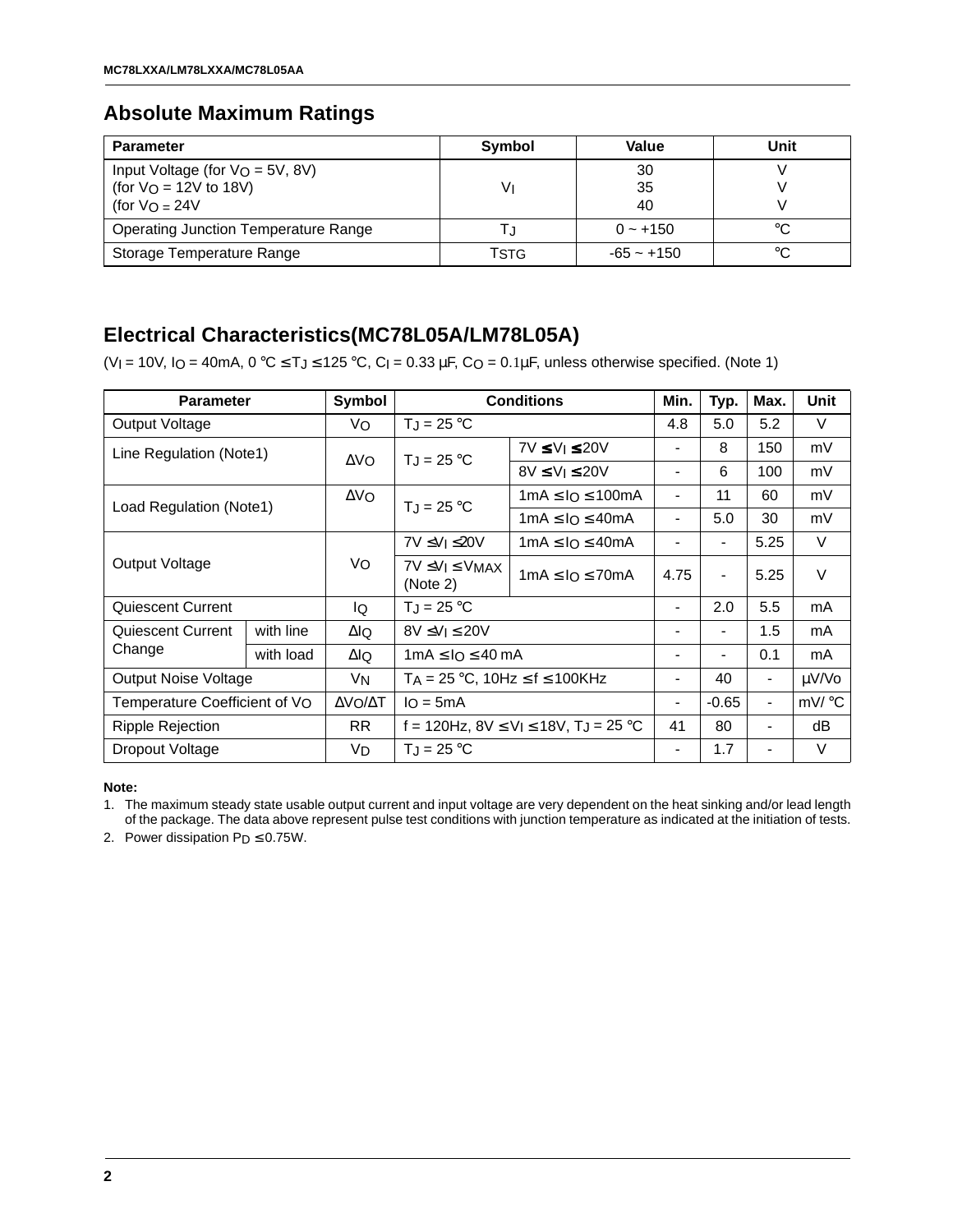# **Electrical Characteristics(MC78L08A)**

(VI = 14V, IO = 40mA,  $0 °C \leq T_J \leq 125 °C$ , CI = 0.33 µF, CO = 0.1µF, unless otherwise specified. (Note 1)

| <b>Parameter</b>              |           | Symbol       |                                                           | <b>Conditions</b>         | Min.                         | Typ.                     | Max.                     | <b>Unit</b> |
|-------------------------------|-----------|--------------|-----------------------------------------------------------|---------------------------|------------------------------|--------------------------|--------------------------|-------------|
| Output Voltage                |           | Vo           | $T_J = 25 °C$                                             |                           |                              | 8.0                      | 8.3                      | V           |
| Line Regulation (Note1)       |           | $\Delta$ VO  | $T_J = 25 °C$                                             | $10.5V \le V$   $\le 23V$ | $\blacksquare$               | 10                       | 175                      | mV          |
|                               |           |              |                                                           | $11V \le V_l \le 23V$     | $\overline{\phantom{0}}$     | 8                        | 125                      | mV          |
| Load Regulation (Note1)       |           | $\Delta V_O$ | $TJ = 25 °C$                                              | $1mA \leq 10 \leq 100mA$  | $\qquad \qquad \blacksquare$ | 15                       | 80                       | mV          |
|                               |           |              |                                                           | $1mA \leq IO \leq 40mA$   | $\overline{\phantom{0}}$     | 8.0                      | 40                       | mV          |
|                               |           |              | $10.5V \le V_1 \le 23V$                                   | $1mA \leq IO \leq 40mA$   | 7.6                          | $\overline{\phantom{a}}$ | 8.4                      | V           |
| Output Voltage                |           | Vo           | $10.5V \leq V_1 \leq$<br>VMAX (Note 2)                    | $1mA \leq 1Q \leq 70mA$   | 7.6                          | $\overline{\phantom{a}}$ | 8.4                      | V           |
| Quiescent Current             |           | lQ           | $T_J = 25 °C$                                             |                           | $\blacksquare$               | 2.0                      | 5.5                      | mA          |
| Quiescent Current             | with line | ΔlQ          | $11V \le V_1 \le 23V$                                     |                           | -                            | $\overline{\phantom{a}}$ | 1.5                      | mA          |
| Change                        | with load | $\Delta$ lQ  | $1mA \leq IO \leq 40mA$                                   |                           |                              |                          | 0.1                      | mA          |
| <b>Output Noise Voltage</b>   |           | VN           | $T_A = 25 \degree C$ , 10Hz $\leq f \leq 100$ KHz         |                           | $\blacksquare$               | 60                       | $\overline{\phantom{a}}$ | µV/Vo       |
| Temperature Coefficient of VO |           | ΔVΟ/ΔΤ       | $IQ = 5mA$                                                |                           | -                            | $-0.8$                   | $\blacksquare$           | mV/°C       |
| Ripple Rejection              |           | RR.          | f = 120Hz, $11V \le V_1 \le 21V$ , T <sub>J</sub> = 25 °C |                           | 39                           | 70                       | $\overline{\phantom{0}}$ | dB          |
| Dropout Voltage               |           | VD.          | $T_J = 25 °C$                                             |                           |                              | 1.7                      |                          | V           |

**Note:**

1. The maximum steady state usable output current and input voltage are very dependent on the heat sinking and/or lead length of the package. The data above represent pulse test conditions with junction temperature as indicated at the initiation of tests.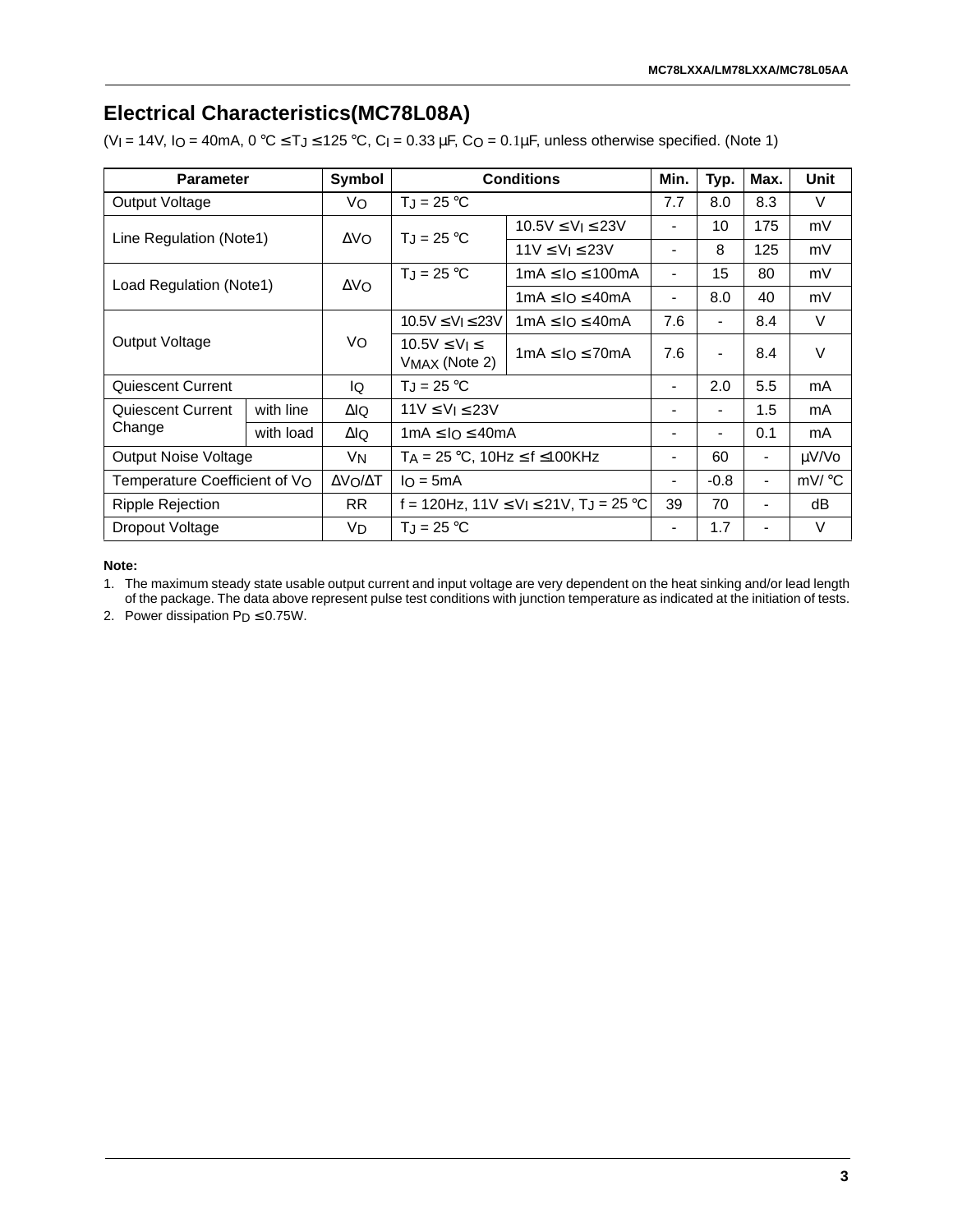# **Electrical Characteristics(MC78L12A/LM78L12A)**

(VI = 19V, IO = 40mA,  $0 °C \leq T_J \leq 125 °C$ , CI = 0.33 µF, CO = 0.1µF, unless otherwise specified. (Note 1)

| <b>Parameter</b>              |           | Symbol       |                                                           | <b>Conditions</b>         | Min.                         | Typ.                     | Max.                     | <b>Unit</b> |
|-------------------------------|-----------|--------------|-----------------------------------------------------------|---------------------------|------------------------------|--------------------------|--------------------------|-------------|
| Output Voltage                |           | Vo           | $T_J = 25 °C$                                             |                           |                              | 12                       | 12.5                     | V           |
| Line Regulation (Note1)       |           | $\Delta V_O$ | $T_J = 25 °C$                                             | $14.5V \le V$   $\le 27V$ | $\qquad \qquad \blacksquare$ | 20                       | 250                      | mV          |
|                               |           |              |                                                           | $16V \le V_1 \le 27V$     | $\overline{\phantom{0}}$     | 15                       | 200                      | mV          |
| Load Regulation (Note1)       |           | $\Delta V_O$ | $T_J = 25 °C$                                             | $1mA \leq 10 \leq 100mA$  | $\qquad \qquad \blacksquare$ | 20                       | 100                      | mV          |
|                               |           |              |                                                           | $1mA \leq lO \leq 40mA$   | $\overline{\phantom{0}}$     | 10                       | 50                       | mV          |
|                               |           |              | $14.5V \le V_1 \le 27V$                                   | $1mA \leq IO \leq 40mA$   | 11.4                         | $\overline{\phantom{a}}$ | 12.6                     | V           |
| Output Voltage                |           | Vo           | $14.5V \leq V_1 \leq$<br>VMAX (Note 2)                    | $1mA \leq 1Q \leq 70mA$   | 11.4                         | $\overline{\phantom{a}}$ | 12.6                     | V           |
| Quiescent Current             |           | lQ           | $T_J = 25 °C$                                             |                           |                              | 2.1                      | 6.0                      | mA          |
| Quiescent Current             | with line | ΔlQ          | $16V \le V_1 \le 27V$                                     |                           | -                            | $\overline{\phantom{a}}$ | 1.5                      | mA          |
| Change                        | with load | $\Delta$ lQ  | $1mA \leq IO \leq 40mA$                                   |                           |                              |                          | 0.1                      | mA          |
| <b>Output Noise Voltage</b>   |           | VN           | $T_A = 25$ °C, 10Hz $\le$ f $\le$ 100KHz                  |                           |                              | 80                       | $\overline{\phantom{a}}$ | µV/Vo       |
| Temperature Coefficient of VO |           | ΔVΟ/ΔΤ       | $IQ = 5mA$                                                |                           | $\blacksquare$               | $-1.0$                   | $\blacksquare$           | mV/ °C      |
| Ripple Rejection              |           | RR.          | f = 120Hz, $15V \le V_1 \le 25V$ , T <sub>J</sub> = 25 °C |                           | 37                           | 65                       |                          | dB          |
| Dropout Voltage               |           | VD.          | $T_J = 25 °C$                                             |                           |                              | 1.7                      |                          | V           |

**Note:**

1. The maximum steady state usable output current and input voltage are very dependent on the heat sinking and/or lead length of the package. The data above represent pulse test conditions with junction temperature as indicated at the initiation of tests.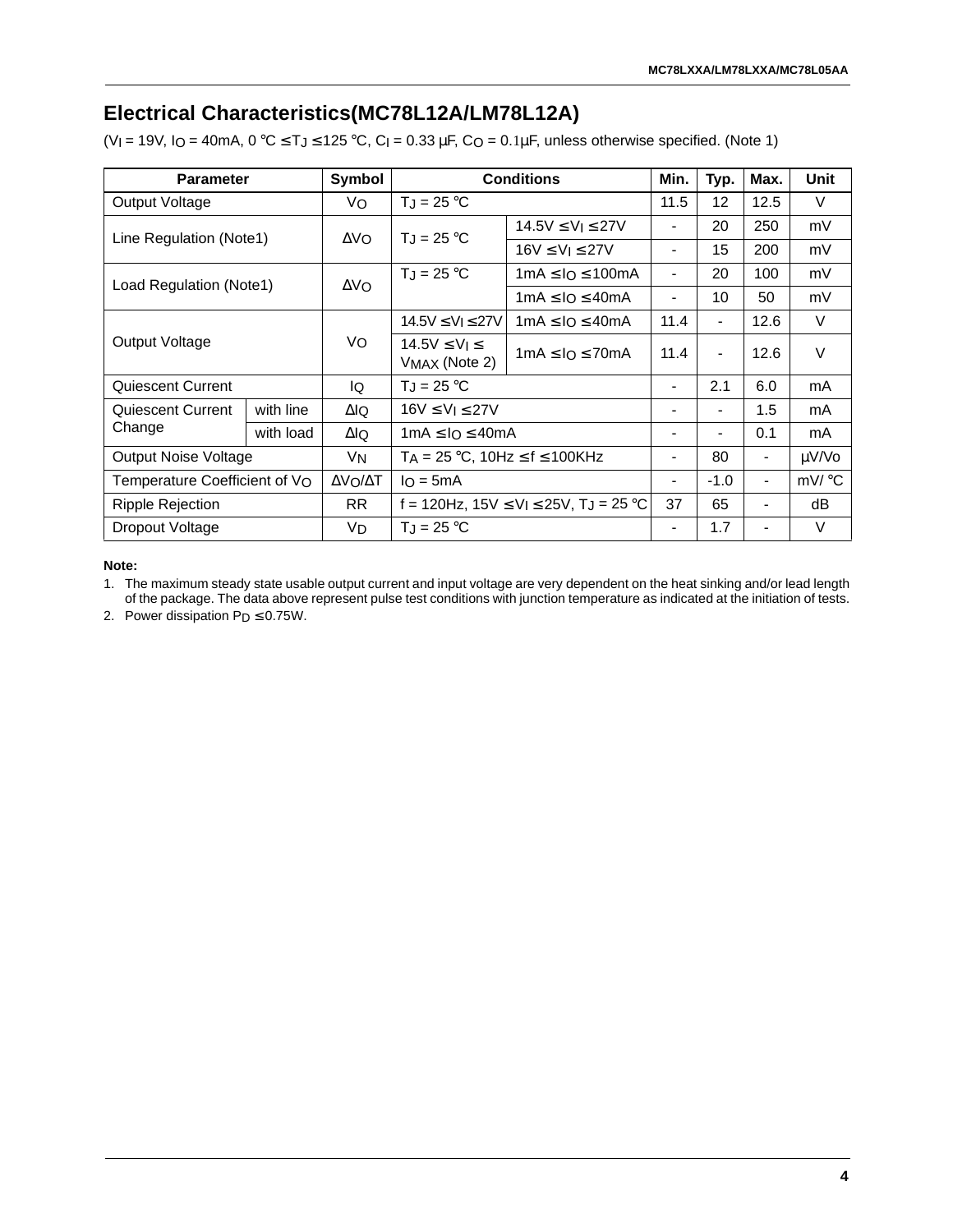# **Electrical Characteristics(MC78L15A)**

(VI = 23V, IO = 40mA,  $0 °C \leq T_J \leq 125 °C$ , CI = 0.33 µF, CO = 0.1µF, unless otherwise specified. (Note 1)

| <b>Parameter</b>              |           | Symbol               |                                                                             | <b>Conditions</b>         | Min.                     | Typ.                     | Max.           | Unit              |
|-------------------------------|-----------|----------------------|-----------------------------------------------------------------------------|---------------------------|--------------------------|--------------------------|----------------|-------------------|
| Output Voltage                |           | Vo                   | $T_J = 25 °C$                                                               |                           | 14.4                     | 15                       | 15.6           | V                 |
| Line Regulation (Note1)       |           | $\Delta$ VO          | $T_J = 25 °C$                                                               | $17.5V \le V$   $\le 30V$ | $\blacksquare$           | 25                       | 300            | mV                |
|                               |           |                      |                                                                             | $20V \le V_1 \le 30V$     | $\,$                     | 20                       | 250            | mV                |
| Load Regulation (Note1)       |           | $\Delta$ VO          | $T_J = 25 °C$                                                               | 1mA ≤ I $\circ$ ≤ 100mA   | $\overline{\phantom{a}}$ | 25                       | 150            | mV                |
|                               |           |                      |                                                                             | $1mA \leq lO \leq 40mA$   | $\blacksquare$           | 12 <sup>2</sup>          | 75             | mV                |
|                               |           |                      | $17.5V \le V_1 \le 30V$                                                     | $1mA \leq IO \leq 40mA$   | 14.25                    |                          | 15.75          | V                 |
| Output Voltage                |           | Vo                   | $17.5V \leq V_1 \leq$<br>VMAX (Note 2)                                      | $1mA \leq 10 \leq 70mA$   | 14.25                    | $\blacksquare$           | 15.75          | V                 |
| Quiescent Current             |           | lo.                  | $T_J = 25 °C$                                                               |                           | $\overline{\phantom{a}}$ | 2.1                      | 6.0            | mA                |
| Quiescent Current             | with line | ΔlQ                  | $20V \le V_1 \le 30V$                                                       |                           | $\overline{\phantom{a}}$ | $\overline{\phantom{0}}$ | 1.5            | mA                |
| Change                        | with load | ΔlQ                  | $1mA \leq IO \leq 40mA$                                                     |                           |                          |                          | 0.1            | mA                |
| Output Noise Voltage          |           | <b>V<sub>N</sub></b> | $TA = 25 \degree C$ , 10Hz $\leq f \leq 100$ KHz                            |                           | $\blacksquare$           | 90                       | $\blacksquare$ | µV/Vo             |
| Temperature Coefficient of VO |           | ΔVΟ/ΔΤ               | $IQ = 5mA$                                                                  |                           | $\blacksquare$           | $-1.3$                   | $\blacksquare$ | $mV$ $^{\circ}$ C |
| <b>Ripple Rejection</b>       |           | <b>RR</b>            | f = 120Hz, 18.5V $\leq$ V <sub>I</sub> $\leq$ 28.5V, T <sub>J</sub> = 25 °C |                           | 34                       | 60                       |                | dB                |
| Dropout Voltage               |           | VD                   | $T_J = 25 °C$                                                               |                           | $\overline{\phantom{a}}$ | 1.7                      |                | V                 |

**Note:**

1. The maximum steady state usable output current and input voltage are very dependent on the heat sinking and/or lead length of the package. The data above represent pulse test conditions with junction temperature as indicated at the initiation of tests.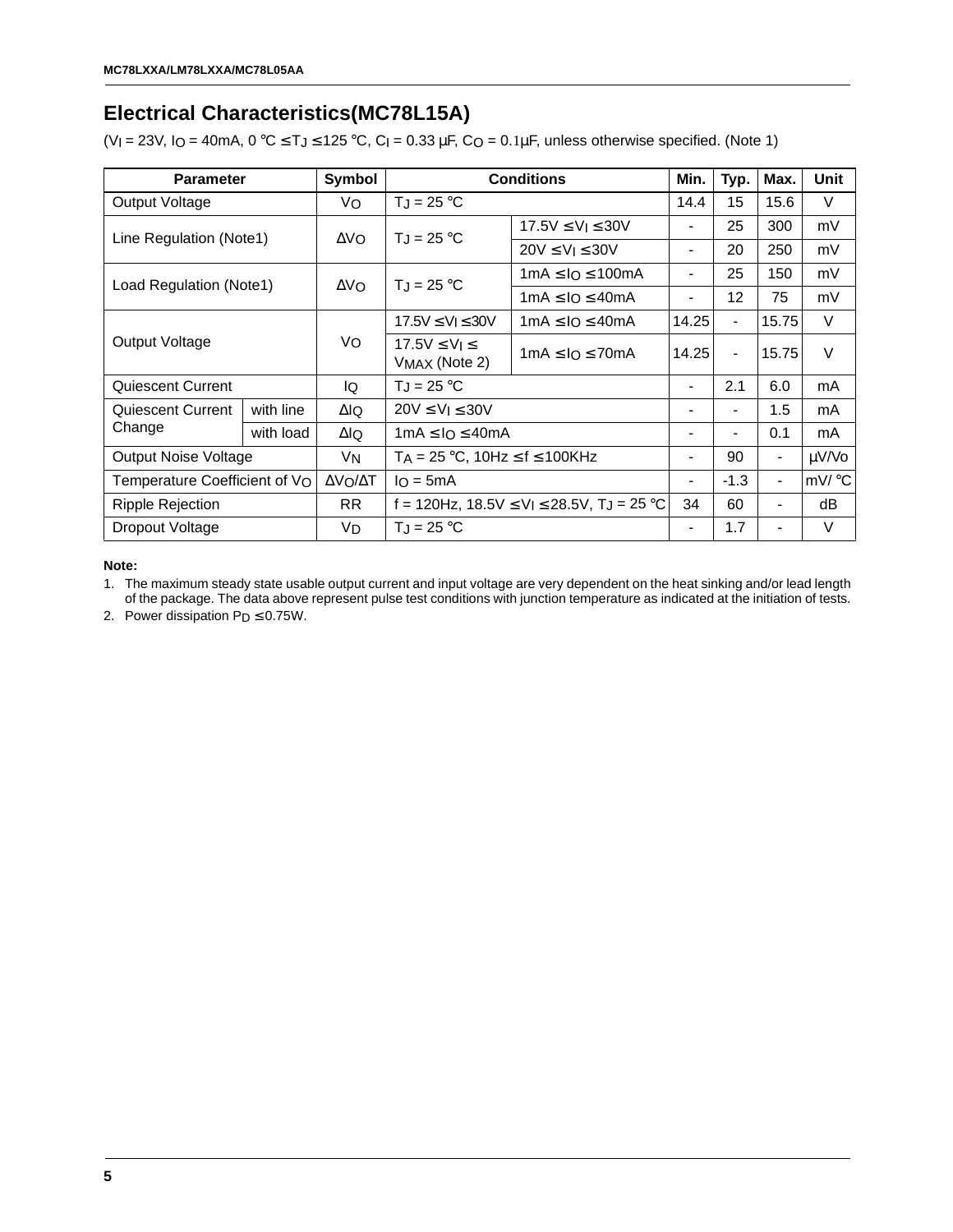# **Electrical Characteristics(MC78L18A)**

(VI = 27V, IO = 40mA,  $0 °C \leq T_J \leq 125 °C$ , CI = 0.33 µF, CO = 0.1µF, unless otherwise specified. (Note 1)

| <b>Parameter</b>              |           | Symbol       |                                                                         | <b>Conditions</b>                        | Min.                         | Typ.                     | Max.                     | <b>Unit</b> |
|-------------------------------|-----------|--------------|-------------------------------------------------------------------------|------------------------------------------|------------------------------|--------------------------|--------------------------|-------------|
| Output Voltage                |           | Vo           | $T_J = 25 °C$                                                           |                                          |                              | 18                       | 18.7                     | V           |
| Line Regulation (Note1)       |           | $\Delta V_O$ | $T_J = 25 °C$                                                           | $21V \le V \le 33V$                      | $\qquad \qquad \blacksquare$ | 145                      | 300                      | mV          |
|                               |           |              |                                                                         | $22V \le V_1 \le 33V$                    | $\blacksquare$               | 135                      | 250                      | mV          |
| Load Regulation (Note1)       |           | $\Delta V_O$ | $T_J = 25 °C$                                                           | $1mA \leq 10 \leq 100mA$                 | $\qquad \qquad \blacksquare$ | 30                       | 170                      | mV          |
|                               |           |              |                                                                         | $1mA \leq IO \leq 40mA$                  | $\overline{\phantom{0}}$     | 15                       | 85                       | mV          |
|                               |           |              | $21V \le V_1 \le 33V$                                                   | $1 \text{mA} \leq I_O \leq 40 \text{mA}$ | 17.1                         | $\overline{\phantom{a}}$ | 18.9                     | V           |
| Output Voltage                |           | Vo           | $21V \le V_1 \le$                                                       | $1mA \leq 1Q \leq 70mA$                  | 17.1                         | $\overline{\phantom{a}}$ | 18.9                     | V           |
|                               |           |              | VMAX (Note 2)                                                           |                                          |                              |                          |                          |             |
| Quiescent Current             |           | lQ           | $T_J = 25 °C$                                                           |                                          |                              | 2.2                      | 6.0                      | mA          |
| Quiescent Current             | with line | ΔlQ          | $21V \le V_1 \le 33V$                                                   |                                          | -                            | $\overline{\phantom{a}}$ | 1.5                      | mA          |
| Change                        | with load | $\Delta$ lQ  | $1mA \leq IO \leq 40mA$                                                 |                                          |                              |                          | 0.1                      | mA          |
| <b>Output Noise Voltage</b>   |           | VN           | $T_A = 25$ °C, 10Hz $\le$ f $\le$ 100KHz                                |                                          | $\qquad \qquad \blacksquare$ | 150                      | $\overline{\phantom{a}}$ | µV/Vo       |
| Temperature Coefficient of VO |           | ΔVΟ/ΔΤ       | $IQ = 5mA$                                                              |                                          | $\blacksquare$               | $-1.8$                   | $\blacksquare$           | mV/ °C      |
| Ripple Rejection              |           | RR.          | f = 120Hz, 23V $\leq$ V <sub>I</sub> $\leq$ 33V, T <sub>J</sub> = 25 °C |                                          | 34                           | 48                       |                          | dB          |
| Dropout Voltage               |           | VD.          | $T_J = 25 °C$                                                           |                                          |                              | 1.7                      |                          | V           |

**Note:**

1. The maximum steady state usable output current and input voltage are very dependent on the heat sinking and/or lead length of the package. The data above represent pulse test conditions with junction temperature as indicated at the initiation of tests.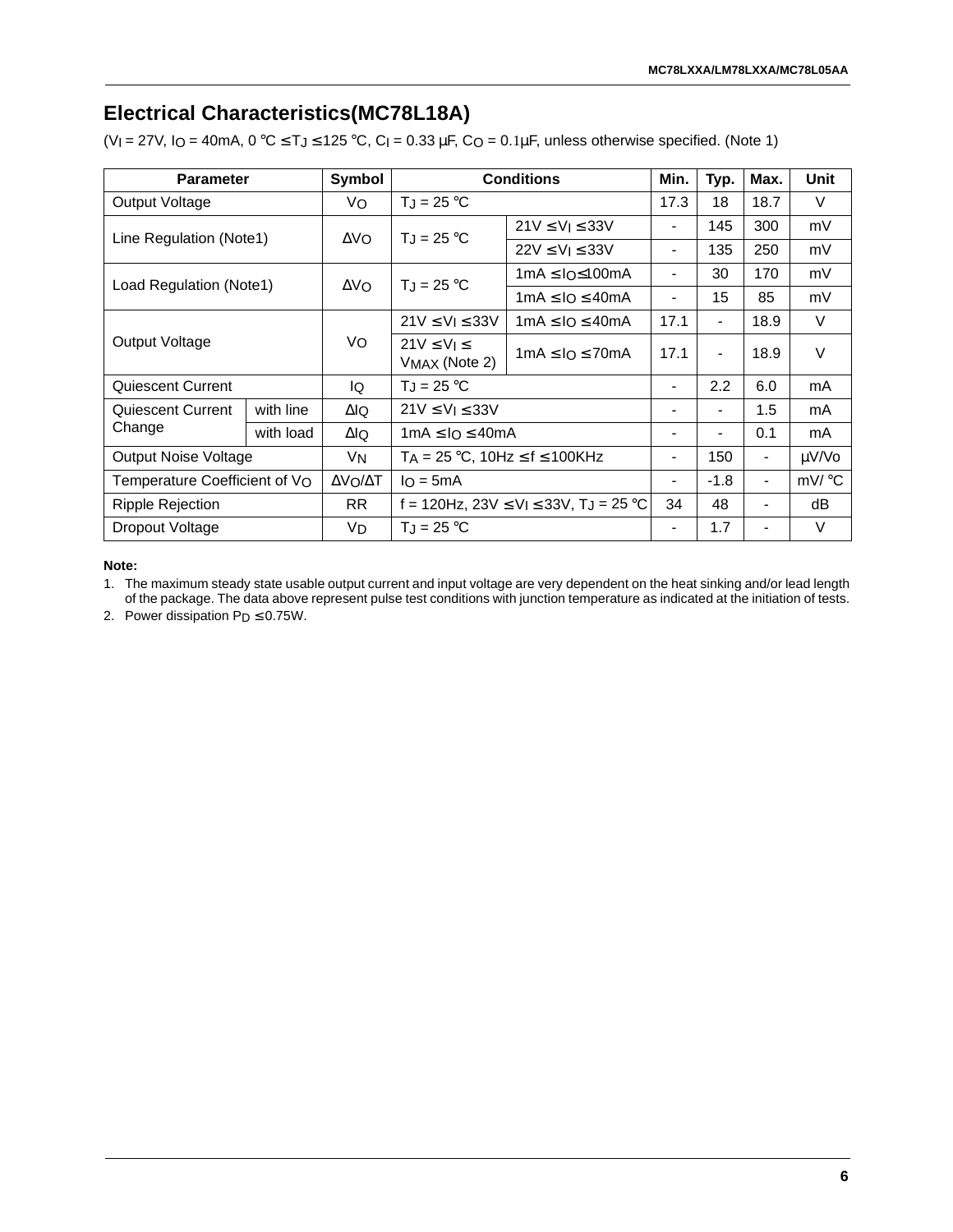# **Electrical Characteristics(MC78L24A)**

(VI = 33V, IO = 40mA,  $0 °C \leq T_J \leq 125 °C$ , CI = 0.33 µF, CO = 0.1µF, unless otherwise specified. (Note 1)

| <b>Parameter</b>                                       |                                                                               | Symbol       |                                                                         | <b>Conditions</b>                        | Min.                         | Typ.                     | Max.                     | <b>Unit</b> |
|--------------------------------------------------------|-------------------------------------------------------------------------------|--------------|-------------------------------------------------------------------------|------------------------------------------|------------------------------|--------------------------|--------------------------|-------------|
| Output Voltage                                         |                                                                               | Vo           | $T_J = 25 °C$                                                           |                                          |                              | 24                       | 25                       | V           |
| Line Regulation (Note1)                                |                                                                               | $\Delta V_O$ | $T_J = 25 °C$                                                           | $27V \le V$   $\le 38V$                  | $\qquad \qquad \blacksquare$ | 160                      | 300                      | mV          |
|                                                        |                                                                               |              |                                                                         | $28V \le V_1 \le 38V$                    | $\overline{\phantom{0}}$     | 150                      | 250                      | mV          |
| Load Regulation (Note1)                                |                                                                               | $\Delta V_O$ | $T_J = 25 °C$                                                           | $1mA \leq 10 \leq 100mA$                 | $\qquad \qquad \blacksquare$ | 40                       | 200                      | mV          |
|                                                        |                                                                               |              |                                                                         | $1mA \leq IO \leq 40mA$                  | $\blacksquare$               | 20                       | 100                      | mV          |
|                                                        |                                                                               |              | $27V \le V_1 \le 38V$                                                   | $1 \text{mA} \leq I_O \leq 40 \text{mA}$ | 22.8                         | $\overline{\phantom{a}}$ | 25.2                     | V           |
| Output Voltage                                         |                                                                               | Vo           | $27V \leq V_1 \leq$<br>VMAX (Note 2)                                    | $1mA \leq 1Q \leq 70mA$                  | 22.8                         | $\blacksquare$           | 25.2                     | V           |
| Quiescent Current                                      |                                                                               | lQ           | $T_J = 25 °C$                                                           |                                          | $\blacksquare$               | 2.2                      | 6.0                      | mA          |
| Quiescent Current                                      | with line                                                                     | ΔlQ          | $28V \le V_1 \le 38V$                                                   |                                          | -                            | $\overline{\phantom{a}}$ | 1.5                      | mA          |
| Change                                                 | with load                                                                     | $\Delta$ lQ  | $1mA \leq IO \leq 40mA$                                                 |                                          |                              |                          | 0.1                      | mA          |
|                                                        | <b>Output Noise Voltage</b><br>$T_A = 25$ °C, 10Hz $\le$ f $\le$ 100KHz<br>VN |              |                                                                         | $\qquad \qquad \blacksquare$             | 200                          | $\overline{\phantom{a}}$ | µV/Vo                    |             |
| Temperature Coefficient of VO<br>ΔVΟ/ΔΤ<br>$I_O = 5mA$ |                                                                               |              | -                                                                       | $-2.0$                                   | $\overline{\phantom{a}}$     | mV/ °C                   |                          |             |
| Ripple Rejection                                       |                                                                               | RR.          | f = 120Hz, 28V $\leq$ V <sub>I</sub> $\leq$ 38V, T <sub>J</sub> = 25 °C |                                          | 34                           | 45                       | $\overline{\phantom{0}}$ | dB          |
| Dropout Voltage                                        |                                                                               | VD.          | $T_J = 25 °C$                                                           |                                          |                              | 1.7                      |                          | V           |

**Note:**

1. The maximum steady state usable output current and input voltage are very dependent on the heat sinking and/or lead length of the package. The data above represent pulse test conditions with junction temperature as indicated at the initiation of tests.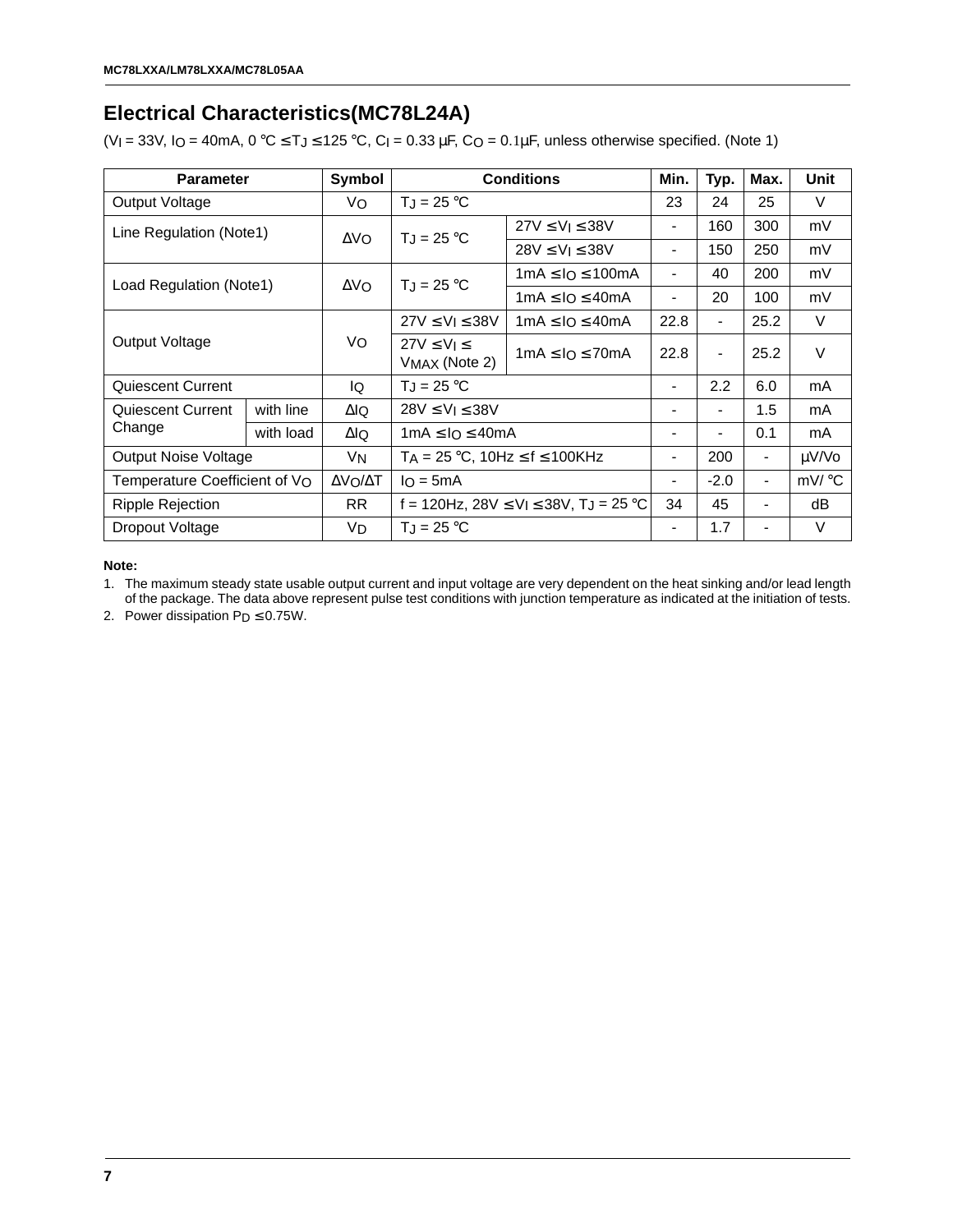### **Absolute Maximum Ratings**

| <b>Parameter</b>                             | Symbol | Value        | Unit |
|----------------------------------------------|--------|--------------|------|
| Input Voltage (for $V_O = 5V$ , 8V)          |        | 30           |      |
| (for $V_O = 12V$ to 18V)<br>(for $V_O = 24V$ | V١     | 35<br>40     |      |
|                                              |        |              |      |
| <b>Operating Junction Temperature Range</b>  |        | $0 - +150$   | °C   |
| Storage Temperature Range                    | TstG   | $-65 - +150$ | °C   |

# **Electrical Characteristics(MC78L05AA)**

(VI = 10V, IO = 40mA,  $0 °C \leq T_J \leq 125 °C$ , CI = 0.33 µF, CO = 0.1µF, unless otherwise specified. (Note 1)

| <b>Parameter</b>              |           | Symbol         |                                        | <b>Conditions</b>                                        | Min.                     | Typ.                     | Max.                     | <b>Unit</b> |
|-------------------------------|-----------|----------------|----------------------------------------|----------------------------------------------------------|--------------------------|--------------------------|--------------------------|-------------|
| Output Voltage                |           | Vo             | $T_J = 25 °C$                          |                                                          |                          | 5.0                      | 5.1                      | V           |
| Line Regulation (Note1)       |           | $\Delta$ VO    | $T_J = 25 °C$                          | $7V \le V$   $\le 20V$                                   | -                        | 8                        | 150                      | mV          |
|                               |           |                |                                        | $8V \leq V_1 \leq 20V$                                   | $\overline{\phantom{a}}$ | 6                        | 100                      | mV          |
|                               |           | $\Delta$ VO    | $T_J = 25 °C$                          | $1mA \leq 10 \leq 100mA$                                 | $\blacksquare$           | 11                       | 50                       | mV          |
| Load Regulation (Note1)       |           |                |                                        | $1mA \leq IO \leq 40mA$                                  | $\blacksquare$           | 5.0                      | 25                       | mV          |
| Output Voltage                |           |                | $7V \leq V_1 \leq 20V$                 | $1mA \leq 10 \leq 40mA$                                  | $\blacksquare$           | $\blacksquare$           | 5.15                     | V           |
|                               |           | Vo             | $7V \leq V_1 \leq V_{MAX}$<br>(Note 2) | $1mA \leq 10 \leq 70mA$                                  | 4.75                     | $\overline{\phantom{0}}$ | 5.15                     | V           |
| Quiescent Current             |           | lQ.            | $T_J = 25 °C$                          |                                                          | $\overline{\phantom{0}}$ | 2.0                      | 5.5                      | mA          |
| Quiescent Current             | with line | ΔlQ            | $8V \leq V_1 \leq 20V$                 |                                                          | $\overline{\phantom{a}}$ | $\overline{\phantom{0}}$ | 1.5                      | mA          |
| Change                        | with load | ΔlQ            | $1mA \leq 1Q \leq 40mA$                |                                                          | $\blacksquare$           | $\overline{\phantom{0}}$ | 0.1                      | mA          |
| <b>Output Noise Voltage</b>   |           | V <sub>N</sub> | $TA = 25 °C$ , $10Hz \le f \le 100KHz$ |                                                          | $\overline{\phantom{0}}$ | 40                       | $\overline{a}$           | µV/Vo       |
| Temperature Coefficient of VO |           | ΔVΟ/ΔΤ         | $I_O = 5mA$                            |                                                          | $\blacksquare$           | $-0.65$                  | $\overline{\phantom{a}}$ | mV/ °C      |
| Ripple Rejection              |           | RR.            |                                        | f = 120Hz, $8V \le V_1 \le 18V$ , T <sub>J</sub> = 25 °C | 41                       | 80                       | $\blacksquare$           | dB          |
| Dropout Voltage               |           | VD             | $T_{J}$ = 25 °C                        |                                                          |                          | 1.7                      |                          | V           |

#### **Note:**

1. The maximum steady state usable output current and input voltage are very dependent on the heat sinking and/or lead length of the package. The data above represent pulse test conditions with junction temperature as indicated at the initiation of tests.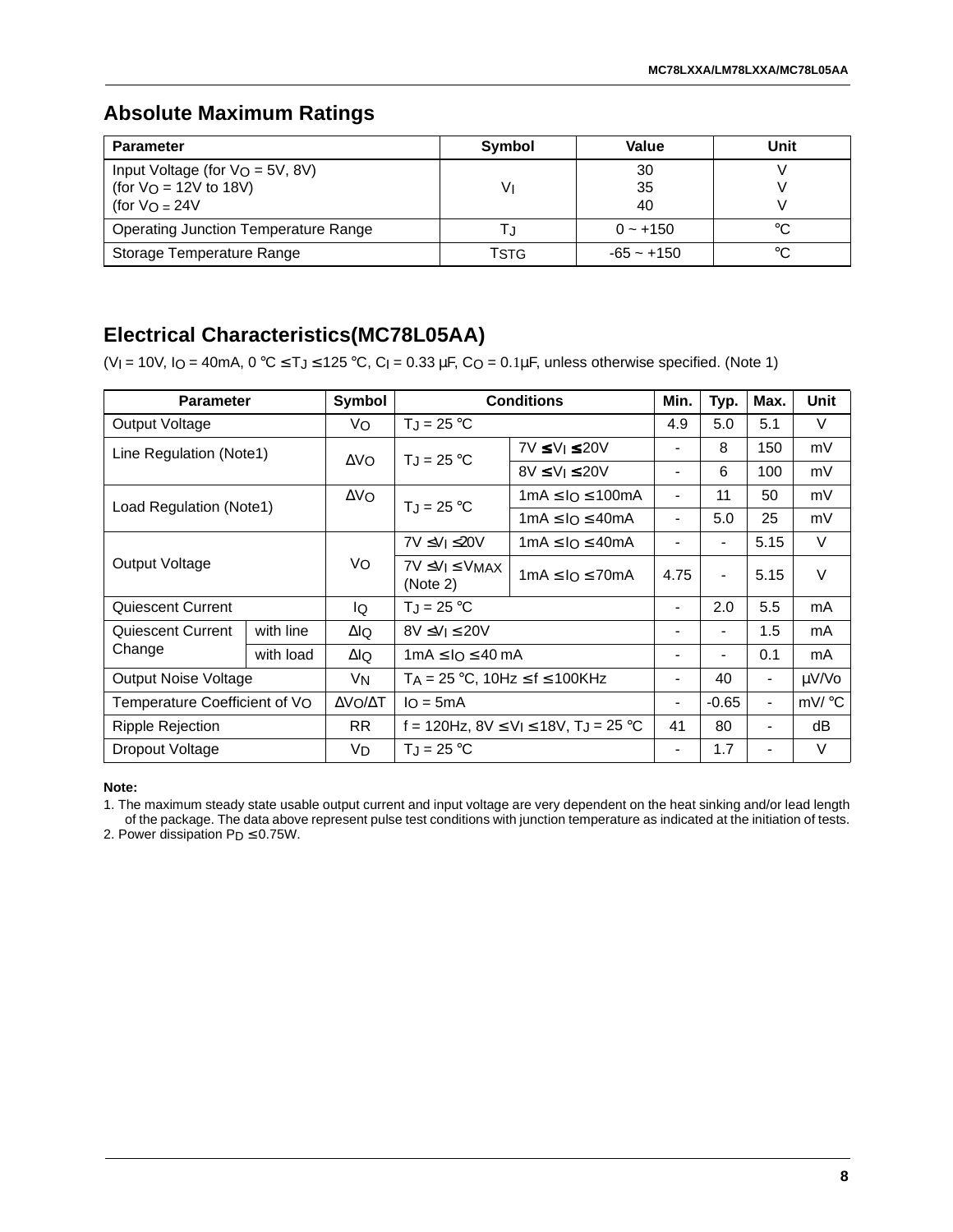# **Typical Application**



#### **Notes:**

- 1. To specify an output voltage, substitute voltage value for "XX".
- 2. Bypass Capacitors are recommend for optimum stability and transient response and should be located as close as possible to the regulator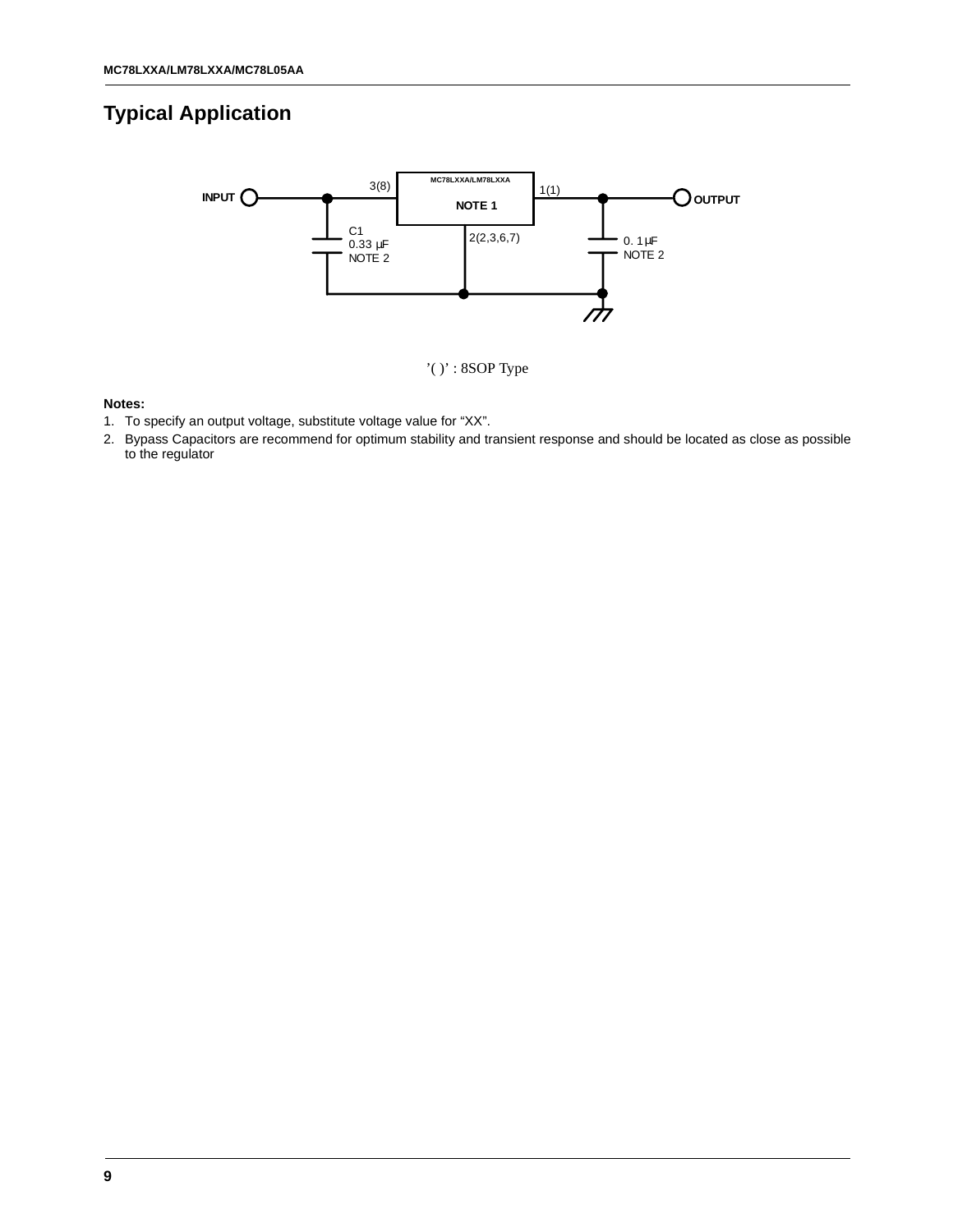# **Mechanical Dimensions**

### **Package**



**TO-92**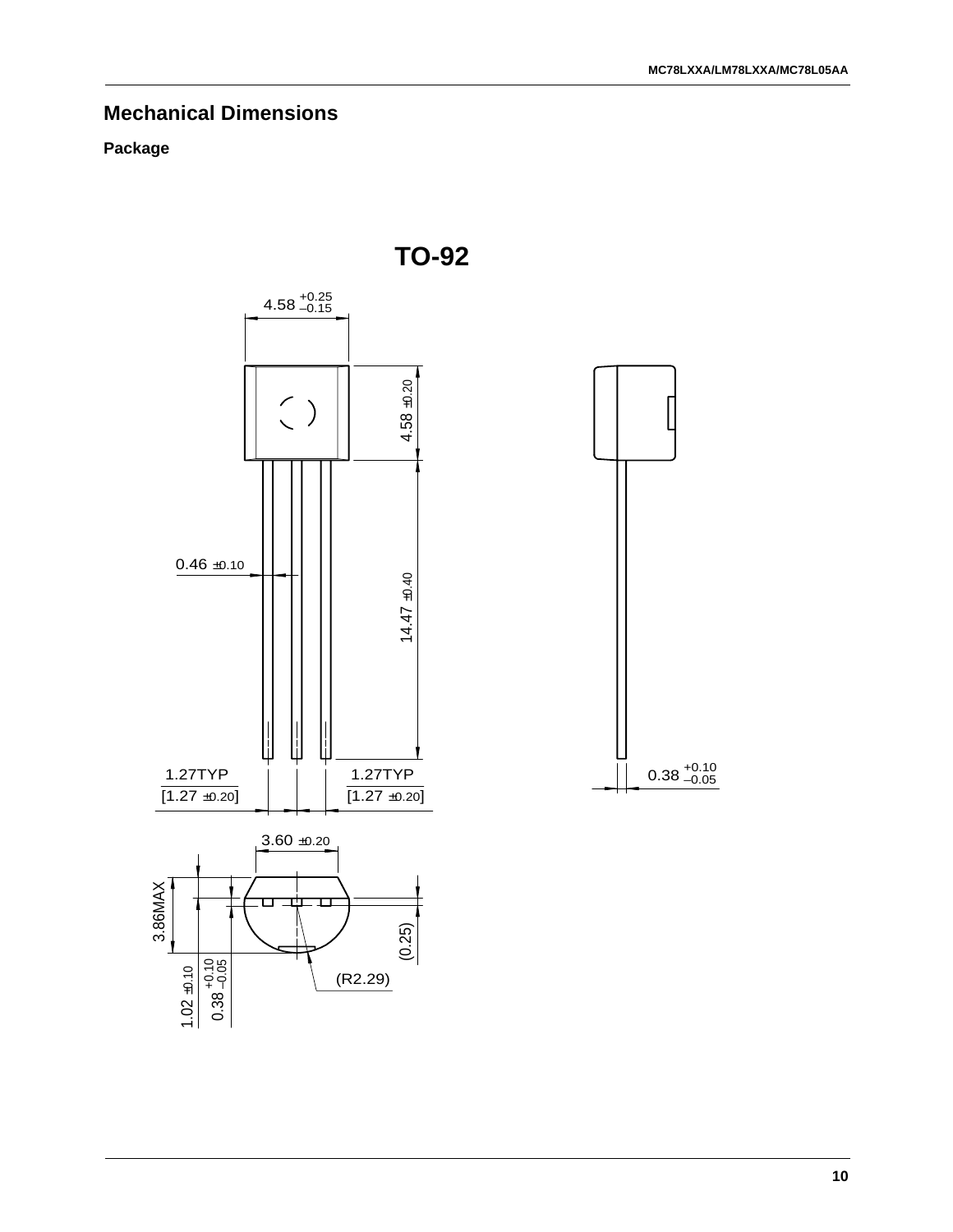# **Mechanical Dimensions**(Continued)

### **Package**



**8-SOP**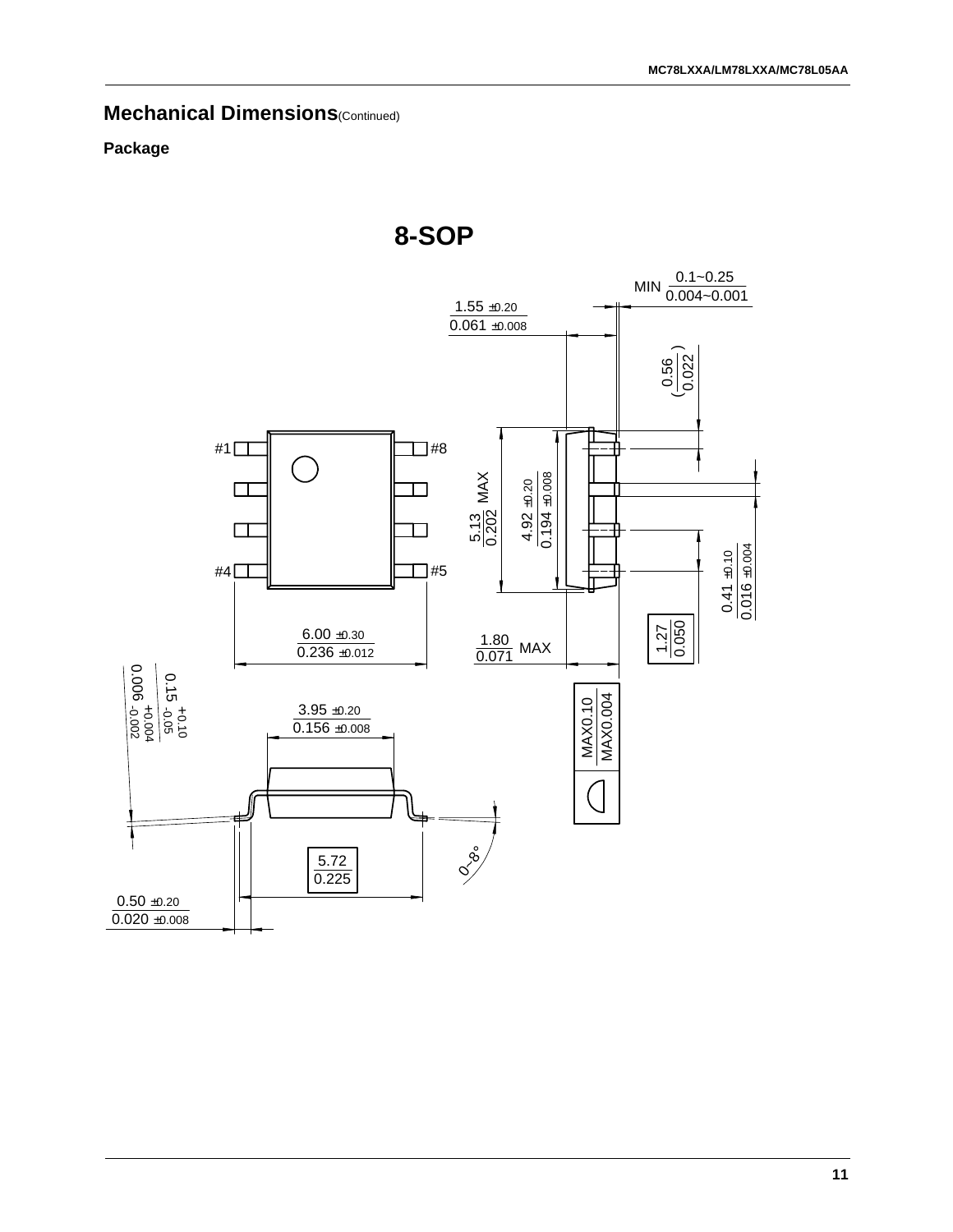# **Mechanical Dimensions (Continued)**

### **Package**





**SOT-89**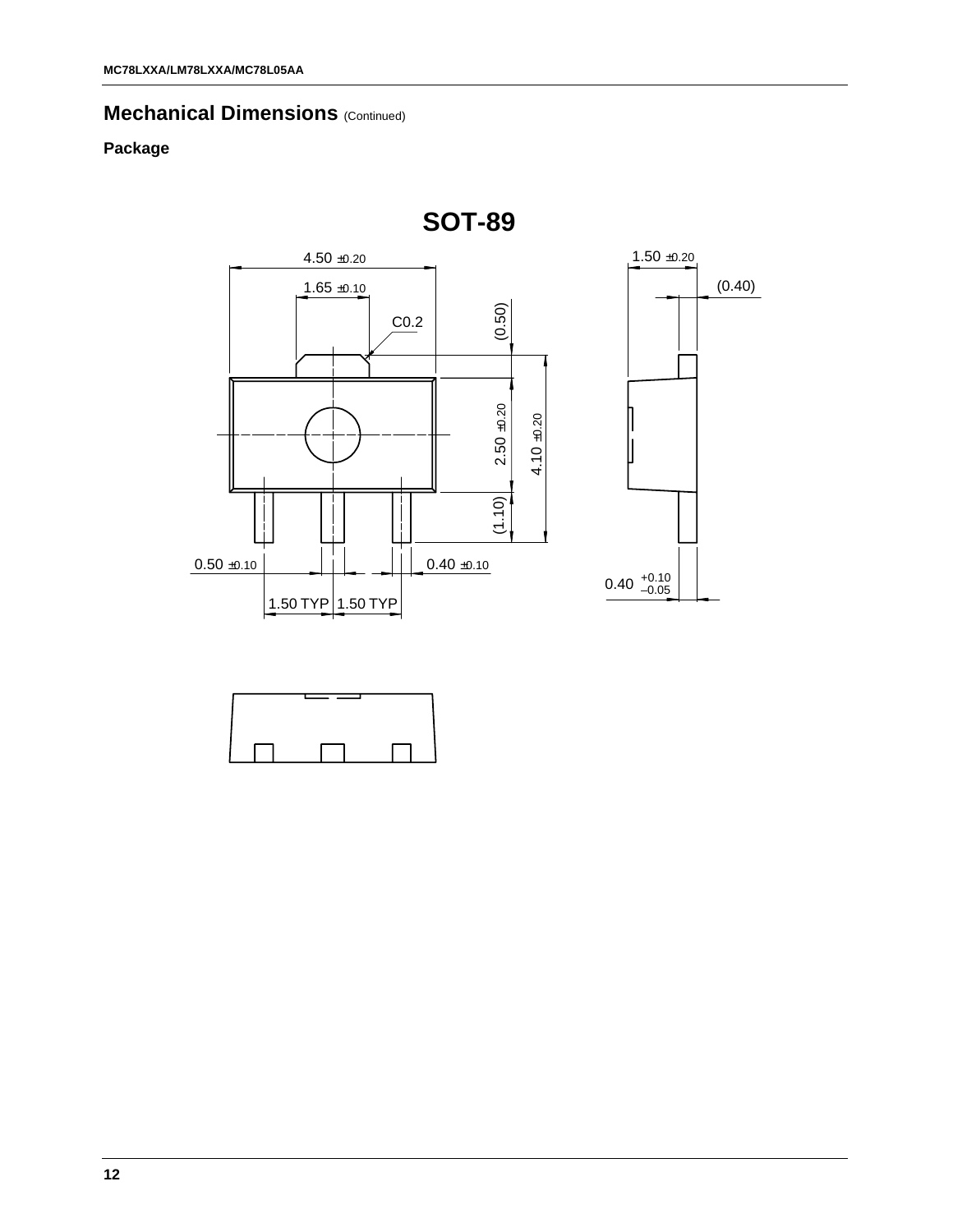# **Ordering Information**

| <b>Product Number</b> | Package | <b>Output Voltage Tolerance</b> | <b>Operating Temperature</b> |
|-----------------------|---------|---------------------------------|------------------------------|
| LM78L05ACZ            | TO-92   | 5%                              | $0 - + 125$ °C               |
| LM78L12ACZ            |         |                                 |                              |
| <b>Product Number</b> | Package | <b>Output Voltage Tolerance</b> | <b>Operating Temperature</b> |
| MC78L05ACP            |         |                                 |                              |
| MC78L08ACP            |         |                                 |                              |
| MC78L12ACP            | TO-92   |                                 |                              |
| MC78L15ACP            |         |                                 |                              |
| MC78L18ACP            |         |                                 |                              |
| MC78L24ACP            |         | 5%                              |                              |
| MC78L05ACD            |         |                                 | $0 - + 125$ °C               |
| MC78L08ACD            | 8-SOP   |                                 |                              |
| MC78L12ACD            |         |                                 |                              |
| MC78L05ACH            |         |                                 |                              |
| MC78L08ACH            | SOT-89  |                                 |                              |
| MC78L12ACH            |         |                                 |                              |
| MC78L05AACP           | TO-92   | 2%                              |                              |